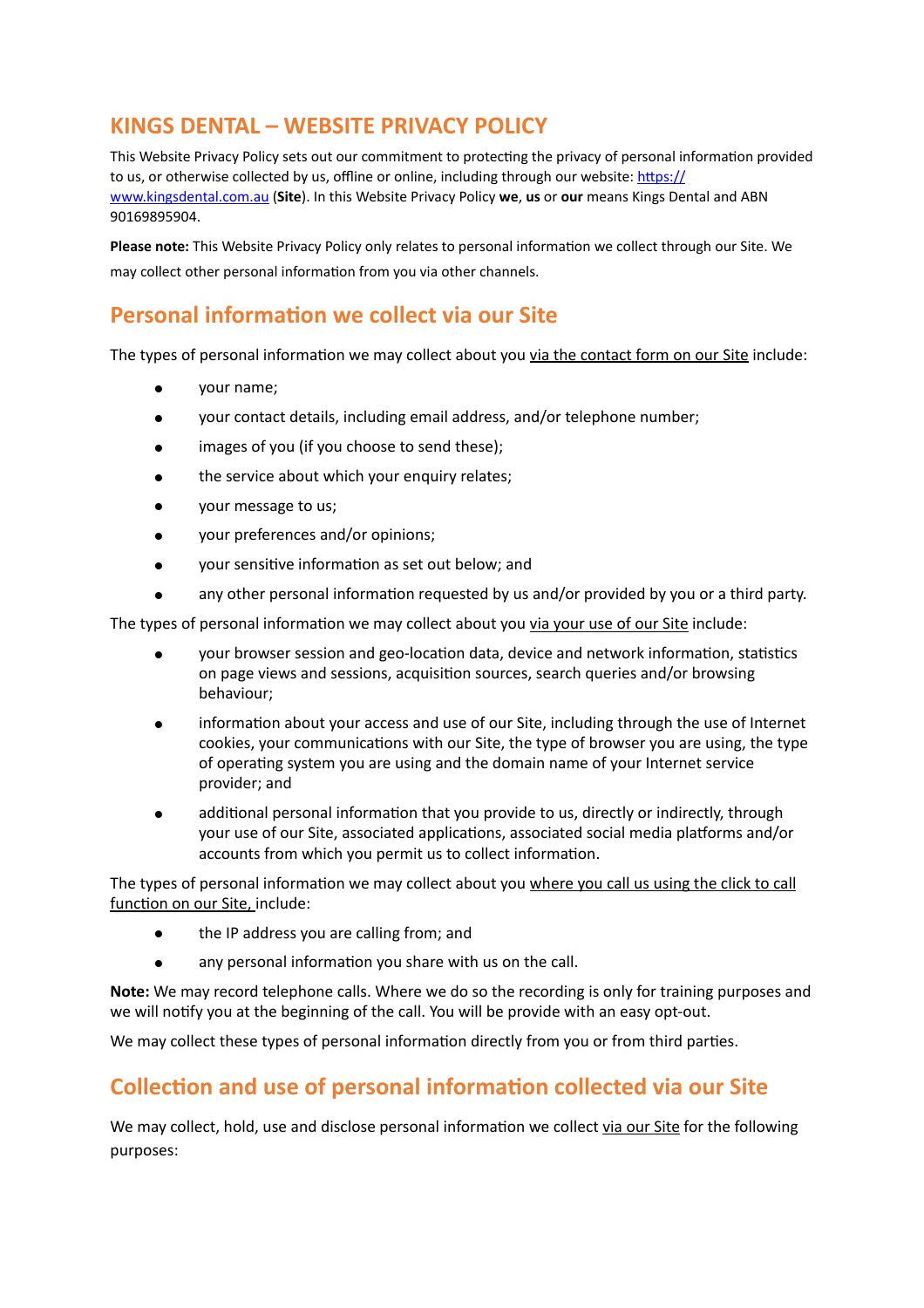- to enable you to access and use our Site;
- to allow you to contact and communicate with us via our contact form on the Site:
- to allow us to contact and communicate with you in response to a contact form you submit with us via the Site;
- for internal record keeping, administrative purposes, invoicing and billing purposes;
- for analytics, including to operate and improve our Site; and
- to comply with our legal obligations and resolve any disputes that we may have.

# **Disclosure of personal information collected via our Site to third parties**

We may disclose personal information we collect via our Site to:

- third party service providers for the purpose of enabling them to provide their services, including (without limitation) IT service providers, data storage, web-hosting and server providers, maintenance or problem-solving providers, marketing or advertising providers and professional advisors;
- our employees, contractors and/or related entities;
- anyone to whom our business or assets (or any part of them) are, or may (in good faith) be, transferred;
- courts, tribunals, regulatory authorities and law enforcement officers, as required by law, in connection with any actual or prospective legal proceedings, or in order to establish, exercise or defend our legal rights; and
- third parties to collect and process data, such as [Google Analytics] or other relevant businesses. This may include parties that store data outside of Australia.

By providing us with personal information via our Site, you consent to the disclosure of your information collected via our Site outside of Australia and acknowledge that we are not required to ensure that overseas recipients handle that personal information in compliance with Australian Privacy law. You acknowledge that some overseas third parties may not be regulated by the Privacy Act and the Australian Privacy Principles in the Privacy Act and if any third party engages in any act or practice that contravenes the Australian Privacy Principles, it would not be accountable under the Privacy Act and you will not be able to seek redress under the Privacy Act.

### How we treat sensitive information collected via our Site

Sensitive information is a sub-set of personal information that is given a higher level of protection under the Australian Privacy Principles. **Sensitive information** means information relating to your racial or ethnic origin, political opinions, religion, trade union or other professional associations or memberships, philosophical beliefs, sexual orientation or practices, criminal records, health information or biometric information.

The type of sensitive information we may collect about you via our Site includes:

the type of dental service you are enquiring about via our contact form on the Site [or via a telephone call made through the click to call option on our Site]; and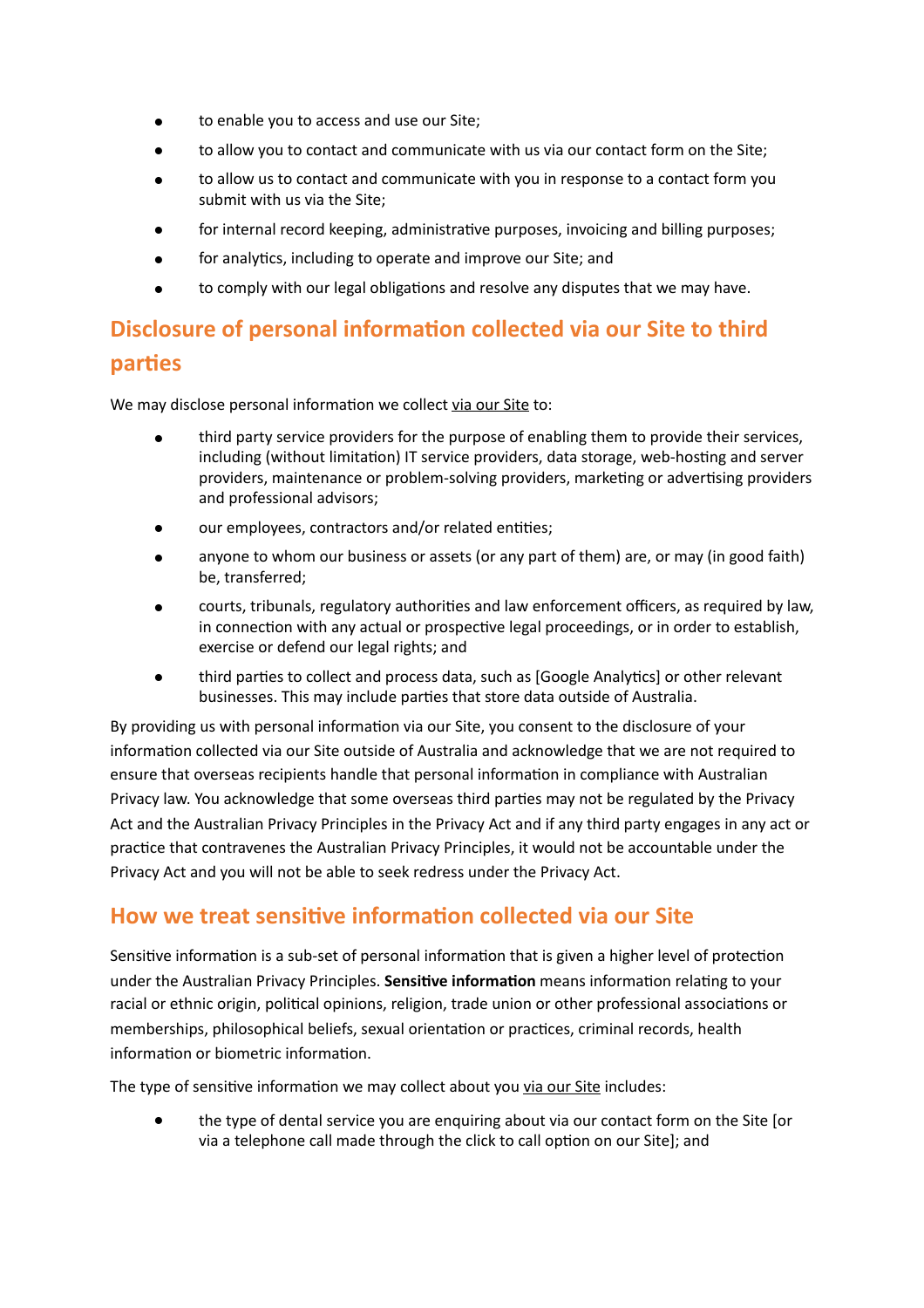any further health information you choose to provide (including images) when submitting the contact form [or when speaking with us via a telephone call made through the click to call option on our Site].

Provided you consent to sharing your sensitive information with us, your sensitive information may only be used and disclosed for purposes relating to the primary purpose for which the sensitive information was collected, including to respond to your enquiry via our Site with a relevant answer, such as a fee schedule or an appointment time for the dental service you are interested in.

Sensitive information collected via our Site may also be used or disclosed if required or authorised by law. 

**Please note:** We may collect other types of sensitive information about you through other channels (such as in our clinic), and this sensitive information will be collected subject to our dental services.

# **Your rights and controlling your personal information collected via our Site**

**Choice and consent:** Please read this Website Privacy Policy carefully. By providing personal information to us, you acknowledge this Website Privacy Policy sets our how we will collect, hold, use and disclose your personal information via our Site. You do not have to provide personal information to us, however, if you do not, it may affect your use of this Site or the products and/or services offered on or through it.

**Information from third parties**: If we receive personal information about you from a third party related to your use of our Site, we will protect it as set out in this Website Privacy Policy. If you are a third party providing personal information about somebody else, you represent and warrant that you have such person's consent to provide the personal information to us.

Anonymity: Where practicable we will give you the option of not identifying yourself or using a pseudonym in your dealings with us via our Site. For example, where you submit an enquiry via our contact us form you may choose to use a pseudonym. Where we provide our dental services to you it may be impracticable to allow you to remain anonymous or use a pseudonym. Please refer to our dental services privacy policy which relates to the provision of our dental services.

**Restrict**: If you have previously agreed to us using your personal information for direct marketing purposes, you may change your mind at any time by contacting us using the details below.

**Access:** You may request details of the personal information that we hold about you. An administrative fee may be payable for the provision of such information.

**Correction**: If you believe that any information we hold about you is inaccurate, out of date, incomplete, irrelevant or misleading, please contact us using the details below. We will take reasonable steps to correct any information found to be inaccurate, incomplete, misleading or out of date. 

**Complaints**: If you wish to make a complaint about how we have handled your personal information, please contact us using the details below and provide us with full details of the complaint. We will promptly investigate your complaint and respond to you, in writing, setting out the outcome of our investigation and the steps we will take to deal with your complaint.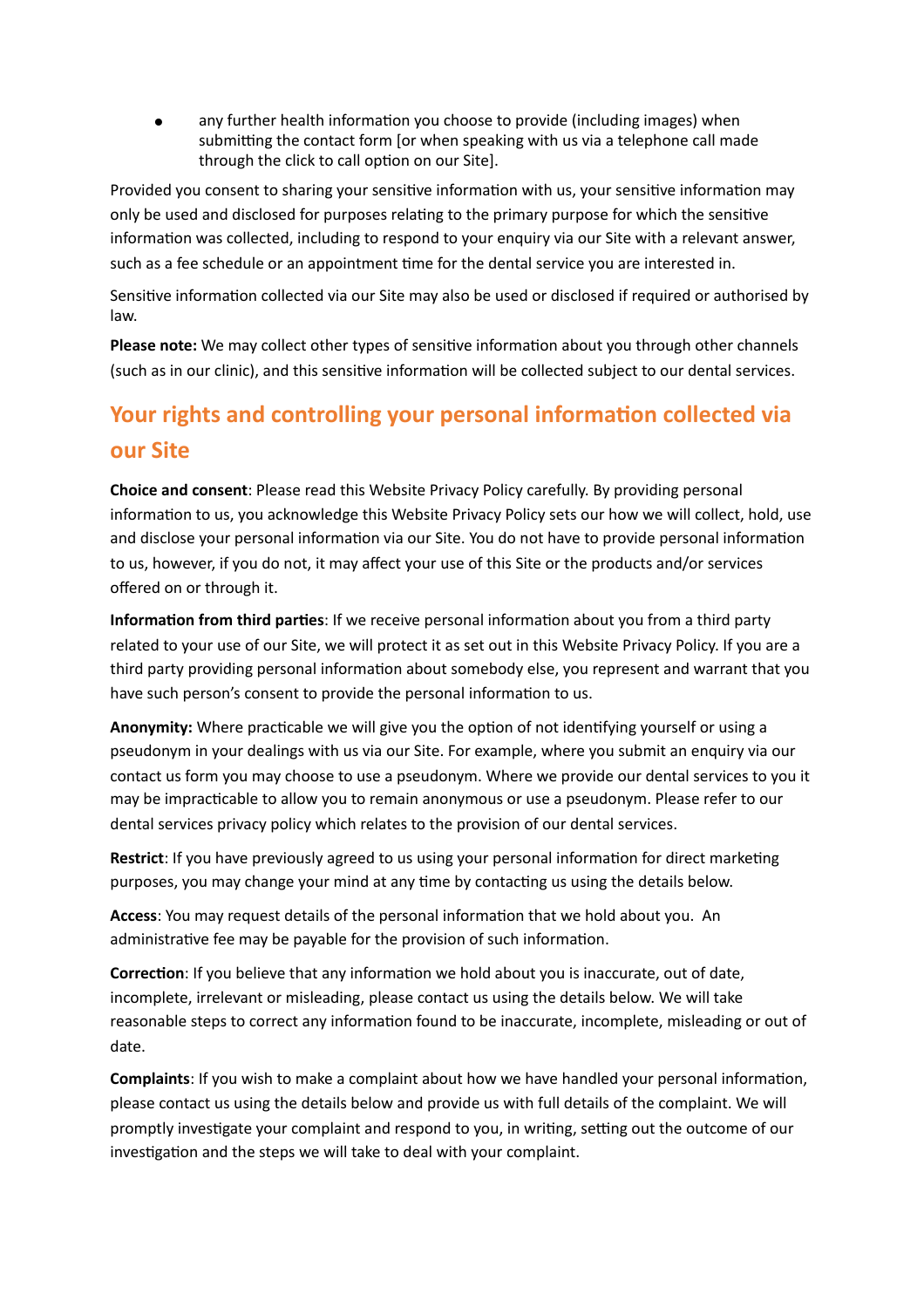**Unsubscribe**: To unsubscribe from our e-mail database or opt-out of communications (including marketing communications), please contact us using the details below or opt-out using the opt-out facilities provided in the communication.

# **Storage and security of personal information collected via our Site**

We are committed to ensuring that the personal information we collect is secure. In order to prevent unauthorised access or disclosure, we have put in place suitable physical, electronic and managerial procedures to safeguard and secure the personal information and protect it from misuse, interference, loss and unauthorised access, modification and disclosure.

We cannot guarantee the security of any information that is transmitted to or by us over the Internet. The transmission and exchange of information is carried out at your own risk. Although we take measures to safeguard against unauthorised disclosures of information, we cannot assure you that the personal information we collect will not be disclosed in a manner that is inconsistent with this Website Privacy Policy.

### **Cookies and web beacons we use on our Site**

We may use cookies on our Site from time to time. Cookies are text files placed in your computer's browser to store your preferences. Cookies, by themselves, do not tell us your email address or other personally identifiable information. However, they do allow third parties, such as Google and Facebook, to cause our advertisements to appear on your social media and online media feeds as part of our retargeting campaigns. If and when you choose to provide our Site with personal information, this information may be linked to the data stored in the cookie. We use the following cookies:

- **− Strictly necessary cookies.** These are cookies that are required for the operation of our Site.
- **− Analytical/performance cookies.** These are cookies that allow us to recognise and count the number of visitors to our Site and to see how visitors move around our Site when they are using it. This helps us to improve the way our website works, for example, by ensuring that you are finding what you are looking for easily.
- − **Functionality cookies.** These are used to recognise you when you return to our Site. This enables us to personalise our content for you and remember your preferences (for example, your region).
- − **Remarketing cookies.** These are used to show our advertisements to you on websites across the Internet.

You can block cookies by activating the setting on your browser that allows you to refuse the setting of all or some cookies. However, if you use your browser settings to block all cookies (including essential cookies) you may not be able to access all or parts of our site.

We may use web beacons on our Site from time to time. Web beacons (also known as Clear GIFs) are small pieces of code placed on a web page to monitor the visitor's behaviour and collect data about the visitor's viewing of a web page. For example, web beacons can be used to count the users who visit a web page or to deliver a cookie to the browser of a visitor viewing that page.

### **Links to other websites**